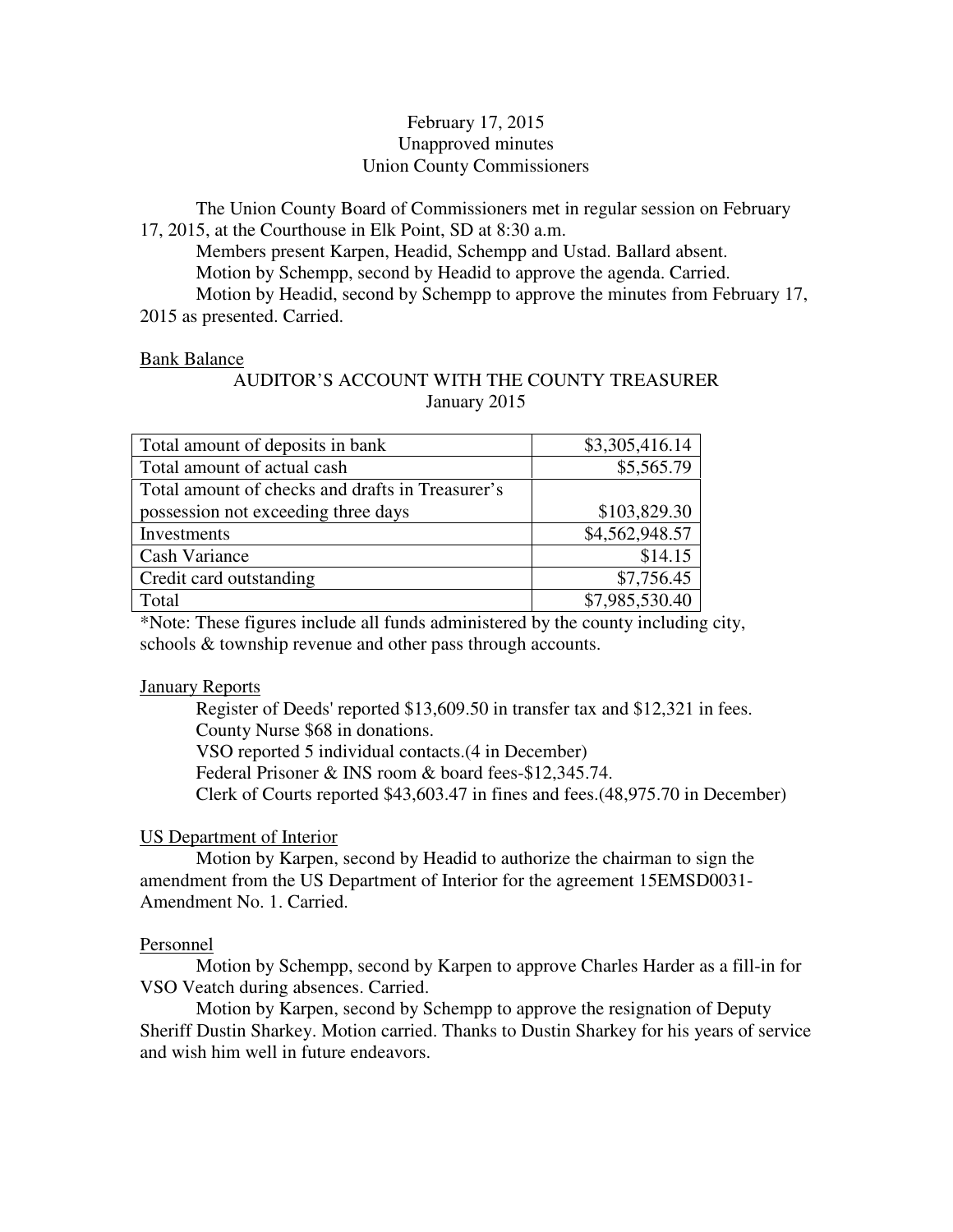#### Abatements

 Motion by Schempp, second by Karpen to approve the following abatements: #2015-001 City of North Sioux City- tax exempt-parcel 05.16.04.2002. Abate: NSC- \$13.10; DV School-\$80.65; Union County-\$18.02; DV Emergency Services-\$3.99. Total-\$115.76;

#2015-002 Historical Society- tax exempt- Parcels 03.07.24.0145, 03.07.24.1040- Abate: EP City- \$1871.32; EPJ School-\$3217.13; Union County-\$790; EP Fire- \$77.19. Total- \$5955.64. Carried.

#### Surplus

 Motion by Karpen, second by Headid to surplus the following items for junk- CH 2040 tape drive; CH 1539 Gateway Computer; CH 2113-projector. Carried.

#### **Indigent**

 Motion by Karpen, second by Schempp to approve payment of indigent claim UCI 2015-01-06 in the amount of \$8,942.98. Carried.

 Motion by Headid, second by Schempp to deny UCI 2015-02-17 due to an insufficient address provided by the hospital. Carried.

# Department Head reports

 The following department heads met with the board to give their monthly reports: VSO Veatch, Fair Manager Lingle and Nurse McInerney.

#### Recess

Chairman declared a recess at 9:21 to 9:30.hn

# Highway

 Motion by Karpen, second by Headid to authorize purchase of a 950M loader from a Ward County, ND Bid @\$236,000. Financing to be determined. Carried.

# Jefferson Township

 Three members from Jefferson Township, Travis Geary, Roger Sayler, Dick Dailey met with the board to discuss replacement per SDCL 31-14-27. No action taken.

# Sheriff/Treasurer

 Sheriff Limoges and Treasurer Hertel met with the board to discuss the mobile home distress warrants. Sheriff will auction the mobile homes on Friday for the amount of the taxes owed on the property.

# Planning & Zoning

 P&Z Director Henze met with the board. Motion by Karpen, second by Headid to appoint Travis Stene on the Planning and Zoning board. Carried.

# Telephone

 Darcy Burner, TriView Communications, was present and presented the quotes from Century Link and Vast Broadband for the T1. Discussion took place. Motion by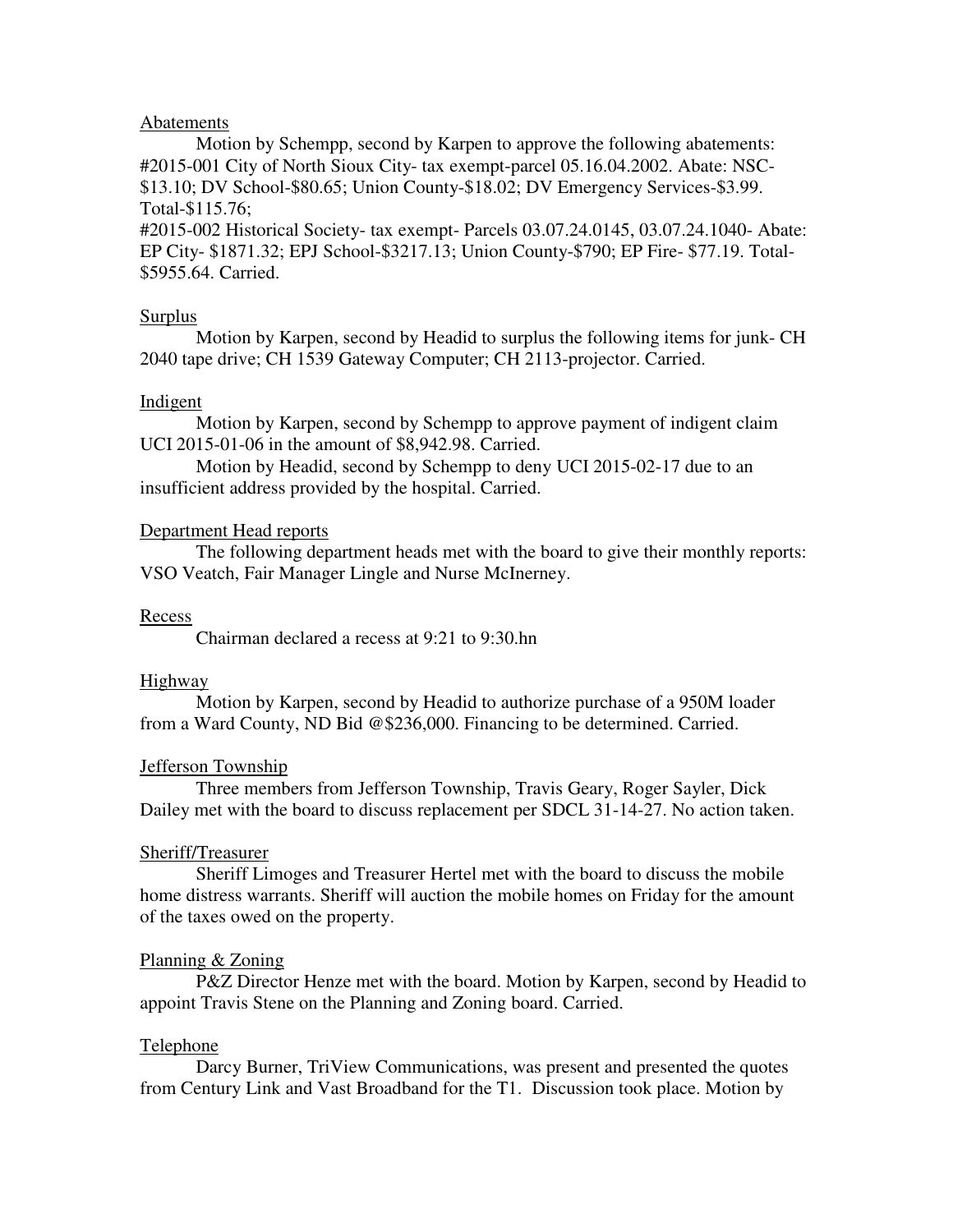Karpen, second by Headid to accept Century Link's quote if the \$200 fee was waived. Carried.

 Motion by Karpen, second by Headid to award the quote to Vast Broadband if Century Link does not waive the \$200. Carried.

#### Recess

Chairman Ustad declared a recess at 11:02.

#### Executive Session

 Motion by Karpen, second by Schempp to enter executive session at 11:07 to discuss legal matters. Carried. Chairman declared the board out of executive session at 12:04.

# Extend the meeting

 Motion by Schempp, second by Headid to extend the meeting until 12:30. Carried.

# Striping agreement

 Motion by Karpen, second by Headid to sign an agreement with the State of South Dakota to provide for the striping of county roads within Union County and for their continuing maintenance. The state has allocated \$500,000 to a state-wide county highway striping project designated as project number P000S(00)024 PCN 02SR referred to as "PROJECT", STATE funds to pay for 60% of PROJECT cost up to a maximum of \$500,000 with COUNTY funds to pay remainder of PROJECT costs. Union County will be included in the PROJECT for the striping of approximately 106.3 miles of County roads at an estimated cost of \$91,884.20. (County's share-\$69,584.54) Carried.

# Planning & Zoning

P&Z director Henze met with the board for update on various matters.

# Claims

 Motion by Karpen, second by Headid to approve the claims changing the Klass Law Firm to the State's attorney budget, adding the Tri View Communications invoice for \$17,568.15 to Data Processing budget and denying the Claim for \$259 to Southeast Tech Training until further information obtained. Carried. The following claims have been audited, approved and warrants drawn on the same: Bi-weekly payroll for 02-20- 2015: Auditor \$184.80; Treasurer \$277.20; State's Attorney \$581.34; Public Building \$886.88; Register of Deeds \$649.84; Sheriff \$32,752.53; Nurse \$196.20; WIC \$333.54; Highway \$24,745.95.2014 Deductible \$33.00; Alcohol Monitoring Sys (Supp) \$54.60; Alliance Communication (Util) \$150.00; Am San (Supp) \$332.40; Avera Occupational Medicine (Testing) \$148.80; Boyer Trucks (Repair) \$71.50; Campbell Supply (Repair/Supp) \$130.54; Carlson's Body Shop (Maint) \$129.73; Century Business Products (Supp) \$117.45; Century Link (Util) \$1,056.28; Chesterman Co (Water) \$210.00; City of Alcester (Util) \$49.81; Community Health Clinic (Care) \$291.20;Continental Research (Supp) \$755.60; Dakota Dunes NSC Times (Publishing)